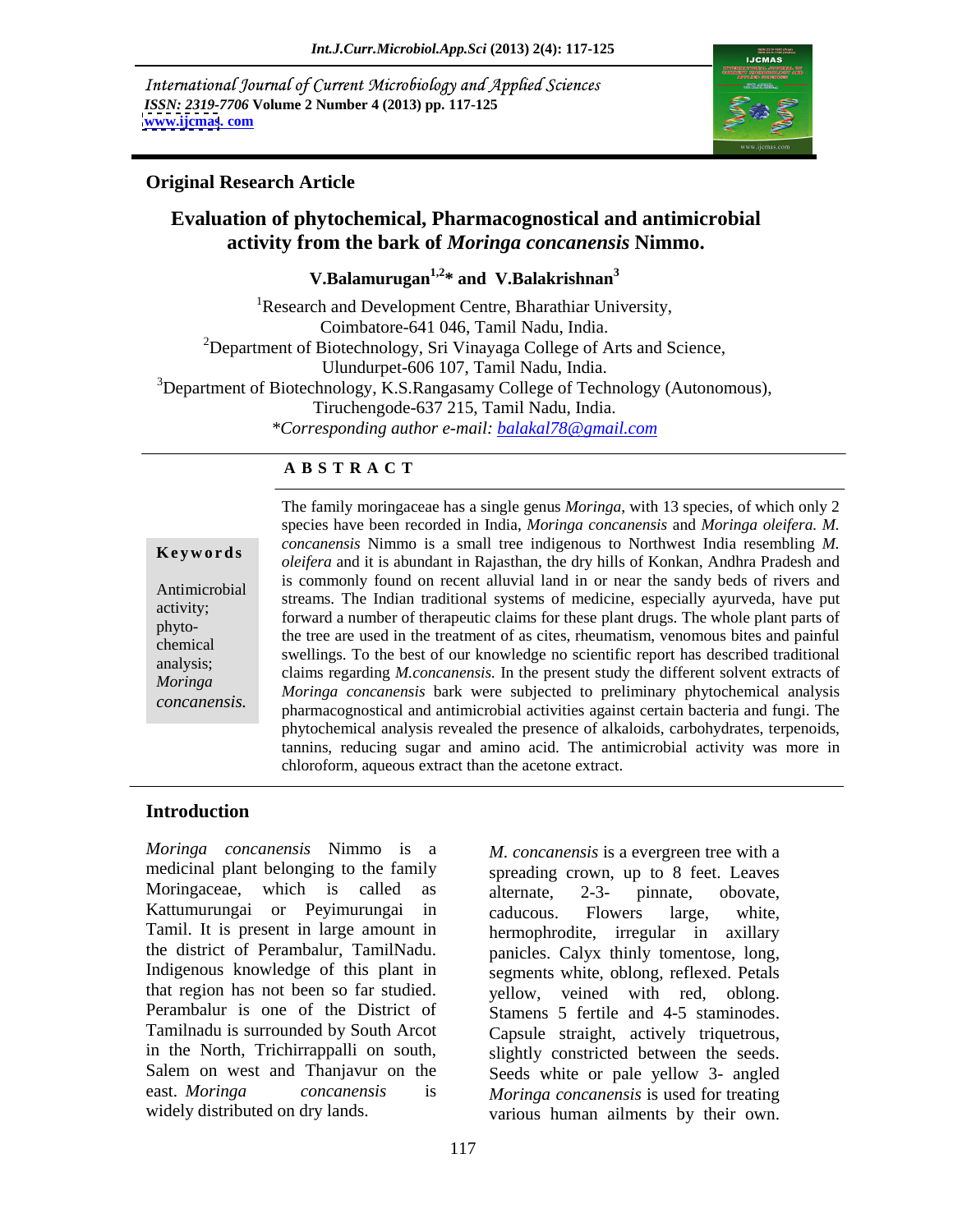The preparation of the drug from this **Materials and Methods** plant is easy and simple. The plant Kattumurungai is entirely different from **Collection of plant materials** the Murungai *(Moringa oleifera*). Leaves *Moringa*. Bark is very smooth and is collected from the Essanai Village of

Twenty types of human ailments may under shade condition. After optimum disease cured, part used; mode of drug analysis. preparation and method of consumption (Anbazhakan *et al.*, 2007*) Moringa concanensis* is a small tree with thick bark, glabrous, except younger parts and inflorescence. Leaves are bipinnate (very The dried bark powder material was rarely tripinnate), ca. 45 cm long. Pods extracted by using the different solvents are linear, 30 45 cm long, sharply three- such as ethanol, acetone, ethyl acetate, angled. The horseradish odour of methanol, water, petroleum ether and *M. concanensis* is more intense than chloroform, in the increasing order of *M. oleifera. M. concanensis* has a strong central trunk that is covered with an solvent was removed under pressure to extremely distinctive layer of very obtain a total extracts. Yields were 0.96, furrowed bark that can be more than 15 1.94, 0.78, 1.2, 1.7, 1.1, and 1.7% in The preparation and the drug from this concernent in the driven of the distantaneous and the methods Kantumerupa is entirely different from **Collection of** *Phart materials* the method is entirely different from **Collectio** 

The flowers also have distinctive yellow acetate respectively and the extracts petals, with red or pink veins (Qaiser, were subjected to antibacterial activity 1973; Manzoor, 2007). In addition, *Moringa* is believed to have multiple medicinal qualities. For example, the barks, roots, leaves and flowers of *Moringa* tree are used in traditional medicine and folk remedies in many The plant extracts were analyzed by countries (Anwar *et al.*, 2007; Mormitsu using the following procedures to test for *et al.*, 2000). The stem bark is used to the presence of the alkaloids, fatty acids, relieve bloating and the gum is used for emodins, flavonoids, steroids terpenoids, headache and dental problems. The anthracen glycosides, phenolics, present study deals to find out the saponins, tannins, xanthoprotein, phytochemical characteristics from the carbohydrate, cardiac glycosides, amino

### **Collection of plant materials**

and flowers are larger in size than *M.*  The plant materials selected for the *oleifera*. The appearance of bark shows present study especially the bark of distinct feature in both the species of *Moringa concanensis*. The barks were very hard in both the plants respectively. Perambalur District, Tamil Nadu state. cured by using this plant with simple drying, the bark materials were coarsely preparations. The therapeutic values of powdered separately and stored in well- *M. concanensis* are described with closed containers for further laboratory collected from the Essanai Village of After that the plant materials were dried under shade condition. After optimum analysis.

### **Preparation of leaf extracts**

cm thick. water, methanol, chloroform, ethanol, methanol, water, petroleum ether and their polarity (Ozarkar, 2005).The 1.94, 0.78, 1.2, 1.7, 1.1, and 1.7% in petroleum ether, acetone, and ethyl assay.

### **Phytochemical analysis**

anthracen glycosides, phenolics, saponins, tannins, xanthoprotein, acids, volatile oils and reducing sugars.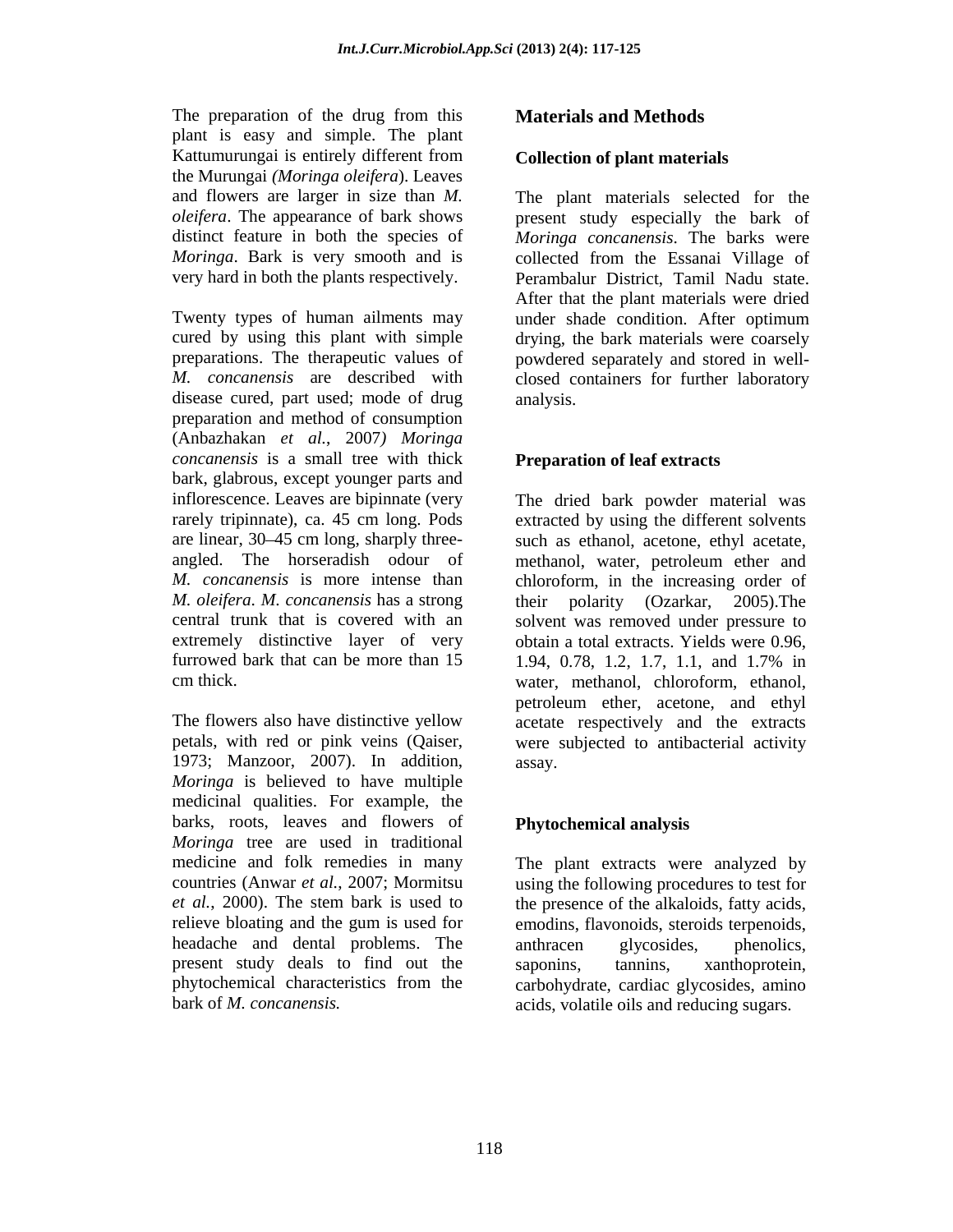About 0.2g of the extracts was wormed the presence of steroids triterpenoids with 2% H2 SO4 for two minutes. It was respectively. filtered and a few drops of Dragondorff reagent were added. Orange red **Anthracen glycosides** precipitate indicated the presence of

Two ml of extract was shaken with 0.1ml dilute NaOH and a small quantity **Phenols** of dilute HCl. A white precipitate is formed if volatile oils are present.

Two ml of solution was evaporated on a filter paper. A translucent spot indicated the presence of fatty acid. Saponins Saponins

To the few ml of extracts 25% (W/V) 10ml of sterile distilled water was added ammonium hydroxide solution was added the appearance of red color. Indicated the presence of emodins. added to 10ml of sterile distilled water in

Four ml of extract solution was treated with 1.5 ml of 50% methanol solution. The solution was warmed and metal magnesium was added. To this solution, Tannins 5-6 drops of concentrated hydrochloric acid was added and red colour was A small quantity of each extracts were observed for flavonoids and orange mixed with water and heated on water colour was appeared and its indicate that bath and filtered. A few drops of ferric colour was appeared and its indicate that flavones. A chloride were added to the filtrate. A

### **Steroids Triterpenoids**

Few ml of the extracts was evaporated and the residues were dissolved in 0.5ml glacial acetic acid followed by the Few ml of the extracts were treated with addition 0.5ml chloroform and few drops HNo3. A few drops liquid ammonia was

Alkaloids of concentration H2So4. The appearance of green, red and violet colour indicated respectively.

## **Anthracen glycosides**

alkaloids. The appearance of red colour on the **Volatile oils:**  hydroxide to the extracts indicates the addition of 25 (W/V) ammonium presence of Anthracen glycosides.

### **Phenols**

**Fatty acids Fatty acids Example 2018 Colour indicates** that the presence of Few ml of extracts were treated with 2ml of water with four drops of fec13 regent was added. The appearance of blue phenols. The contract of the contract of the contract of the contract of the contract of the contract of the contract of the contract of the contract of the contract of the contract of the contract of the contract of the c

### **Saponins**

**Emoding** from the sample was from the sample was from the sample was from the sample was from the sample was from the sample was from the sample was from the sample was from the sample was from the sample was from the sam **Flavonoids** seconds. It was then allowed to stand for Saponins were detected by using the froth test. One gram of the sample was weighed into a conical flask in which 10ml of sterile distilled water was added and boiled for 5 minutes. The mixture was filtered and 2.5 ml of the filtrate was a test tube. The test tube was stoppered and shaken vigorously for about 30 half an hour. Honeycomb froth indicated the presence of Saponins.

### **Tannins Tanning**

mixed with water and heated on water bath and filtered. A few drops of ferric chloride were added to the filtrate. A dark green solution indicates that the presence of tannins.

### **Xanthoprotein**

Few ml of the extracts were treated with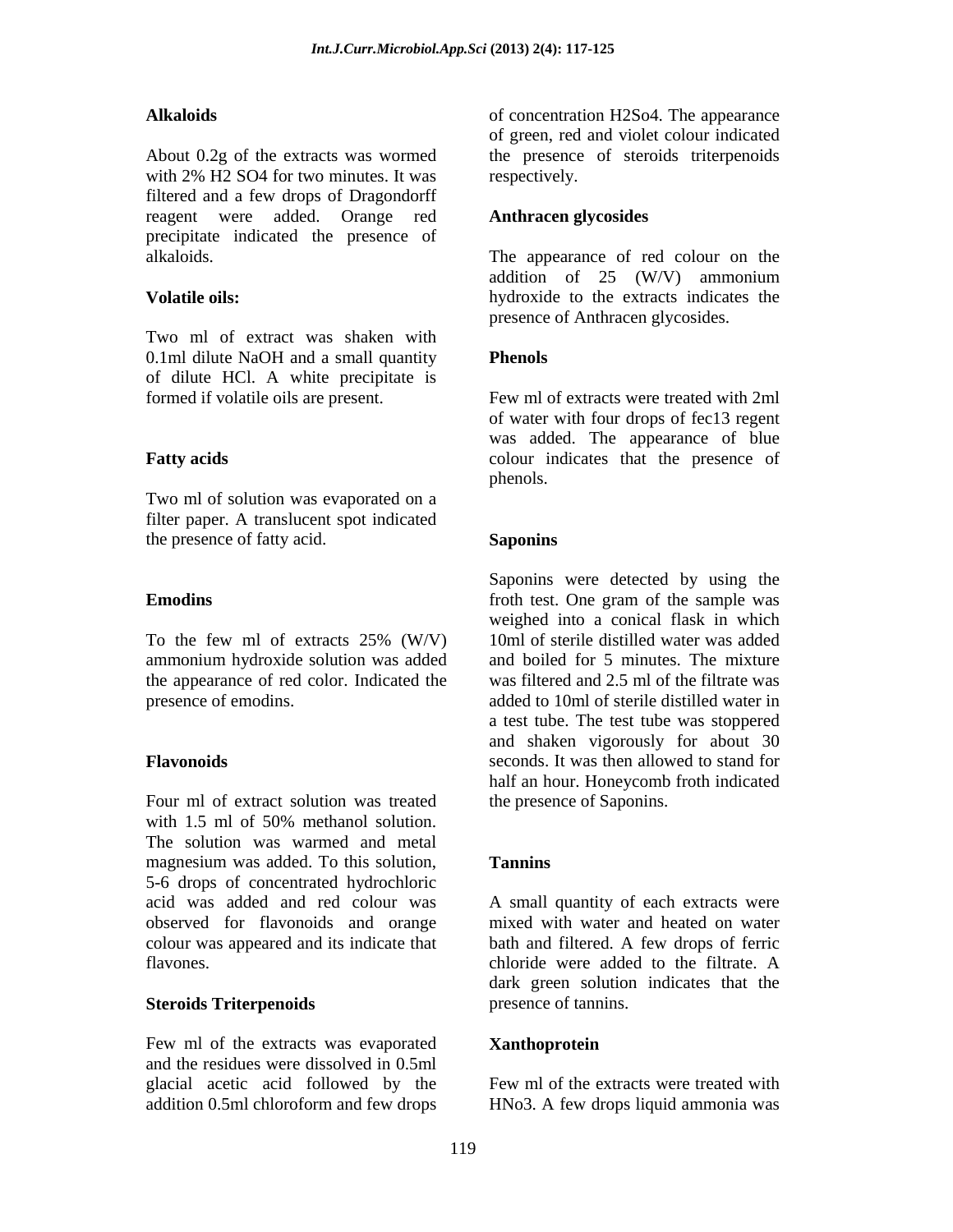presence of reducing sugar. were incubated for 24 hours at 37<sup>o</sup>C and

### **Amino acids**

To two ml of extract few drops of amino acid reagents added too formed yellow

0.5ml of plant extracts 1ml of water and 5-8 drops of Fehling's solution was added and heated over water bath. Brick borer (5 mm) and inoculum containing<br>red precipitate indicates the presence of fungi were spread on the solid plates

25ml of dilute sulphuric acid was added to 5ml extract in a test tube and boiled for 15 minutes, cooled and neutralized with 10% NaOH, then five ml of Fehling solution added. Glycosides are indicated<br>Results and Discussion by a brick red precipitate.

The extract were prepare as per their polarity in hot successive extraction technique. Further it was treated with soluble in a particular solvent (Ozarkar, reagent and the colour changes were 2005). In the present study, the extract

Antibacterial activity of aqueous extracts and solvent extracts was determined by

added. Formation of reddish orange or cup diffusion method on nutrient agar reddish ping colour indicates the medium ( Satish *et al.*,1999) . Cups were presence of Xanthoprotein. made in nutrient agar plate using sterile **Carbohydrate**  solid plates with a sterile swab A few ml of the extracts 10% (W/V) of Then 50 µl each of all aqueous and NaOH solution was added and heated. Solvent extracts were placed in the cups Reddish brown precipitated formed made in inoculated plates. The plates cork borer (5 mm) and inoculum containing bacteria were spread on the moistened with the bacterial suspension. Then  $50$   $\mu$ l each of all aqueous and were incubated for 24 hours at 37°C and zone of inhibition if any around the wells was measured in mm.

### **Antifungal Activity Assay**

or purple colour presence of amino acid. Antifungal activity of aqueous extracts **Reducing Sugars** disc diffusion method on Sabouraud 5-8 drops of Fehling's solution was dextrose agar plate by using sterile cork red precipitate indicates the presence of fungi were spread on the solid plates reducing sugars. with a sterile swab moistened with the **Cardiac glycosides** in the disc made in inoculated plates. and solvent extracts was determined by Dextrose agar medium (Satish *et al.*,1999). Discs were made in Sabouraud borer (5 mm) and inoculum containing fungi suspension. Then  $50\mu l$  each of all aqueous and solvent extracts were placed The plates were incubated for five days at 25°C and zone of inhibition if any around the Disc was measured in mm.

### **Results and Discussion**

### **Extractive value**

**Fluorescence analysis of the extract** The extractive values are useful to observed under U.V light. was prepared by according to the Antibacterial Activity Assay **their** value was calculated in reference to evaluate the chemical constituents present in the crude drug and also help in estimation of specific constituents soluble in <sup>a</sup> particular solvent (Ozarkar, 2005). In the present study, the extract polarity and they were concentrated and air dried drugs. The results are tabulated in (Table 1).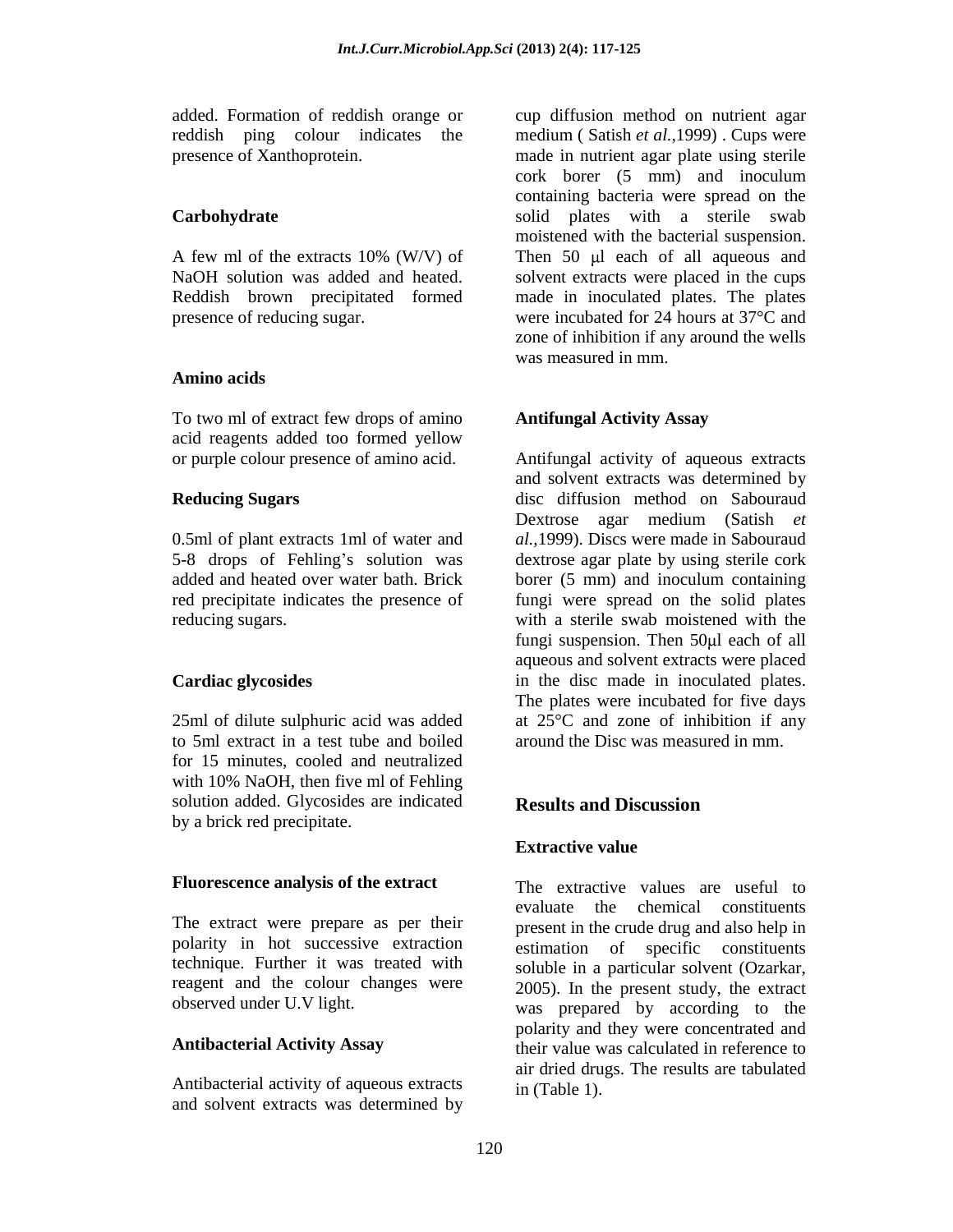| S.No | <b>Extract</b>               | Value %<br>(w/w) | properties of Saponins include direct<br>immune-modulatory<br>cytotoxicity,<br>binding and<br>acid<br>bile |  |
|------|------------------------------|------------------|------------------------------------------------------------------------------------------------------------|--|
|      | <b>Ethanol Extract</b>       | 0.96             | effects,<br>normalization of carcinogen-induced cell                                                       |  |
|      | <b>Acetone Extract</b>       | 1.94             | proliferation.                                                                                             |  |
|      | <b>Ethyl</b> acetate Extract | 0.78             |                                                                                                            |  |
|      | Methanol Extract             | 1.2              | However, the anticarcinogenic effects of                                                                   |  |
|      | Aqueous Extract              |                  | Saponins from commonly consumed                                                                            |  |
| h.   | Petroleum Ether              | 1.1              | plant foods have not been studied. (Rao<br><i>et al.</i> , 1995). In the present investigation             |  |
|      | Extract                      |                  | of Preliminary phytochemical results                                                                       |  |
|      | <b>Chloroform Extract</b>    | 1.7              | showed the presence and absence of                                                                         |  |

The extracts were prepared as per their polarity in hot successive extraction Chloroform, Methanol, Petroleum ether, technique. Further they were treated with<br>Ethylacetate, extracts respectively. reagents and the colour changes were observed under ultra violet light. All the of Alkaloids, tannin, carbohydrate results are tabulated in (Table 2).

The presence of phytochemicals in *Moringa concanensis* bark extract revealed that, tannins are known to be useful in the treatment of inflamed or ulcerated tissues and they have remarkable activity in cancer prevention<br>The ethanol, chloroform and aqueous and anticancer; similar reports were also made by previous Researchers (Ruch *et al.*,1989 and Motar *et al.*,1985). extract was more active than the standard extraction is extractly extractly against Salmonella public Previous study compound as a results of its anion radicals (Hausteen,1983). These suggests that the essential oil of observations support the usefulness of  $\overline{O}$ , majorana posses antibacterial this plant in folklore remedies in the treatment of tress related ailments and as dressings for wounds normally that the leaves of marioram have encountered in circumcision rites, antimicrobial activity against encountered in circumcision rites,<br>bruises, cuts and sores (Mathekga, 2001;<br>Escherichia Coli, Pseudomonas Lourens, 2004; Fergusion, 2001; *aeroginosa Stanhylococcus aureus* and Grierson, 1999).Saponins, which are

**Table.1** Extract value of bark extracts of possible anticarcinogens. They possess *Moringa concanensis* with different surface-active characteristics those are solvents due to the amphiphilic nature of their **S.No Extract Value % Properties of Saponins include direct Extract Value We COND Extract V COND Extract Extract Extract EXECOND EXECOND EXECOND EXECOND EXECOND EXECOND EXECOND EXEC**  $(w/w)$  Cytotoxicity, immune-modulatory 1 | Ethanol Extract  $\begin{vmatrix} 0.96 \\ 0.96 \end{vmatrix}$  recently normalization of carcinogen-induced cell 2 Acetone Extract  $\begin{vmatrix} 1.94 & \cdot \\ \cdot & \cdot \end{vmatrix}$  proliferation. present in plants, have been suggested as chemical structure. The proposed mechanisms of anticarcinogenic properties of Saponins include direct cytotoxicity, immune-modulatory effects, bile acid binding and normalization of carcinogen-induced cell proliferation.

4 | Methanol Extract | 1.2 | However, the anticarcinogenic effects of 5 Aqueous Extract 1.7 Saponins from commonly consumed  $\begin{array}{c|c|c|c|c|c|c} \hline \text{fctr} & \text{fctr} & \text{fctr} & \text{fctr} & \text{fctr} & \text{fctr} & \text{fctr} & \text{fctr} & \text{fctr} & \text{fctr} & \text{fctr} & \text{fctr} & \text{fctr} & \text{fctr} & \text{fctr} & \text{fctr} & \text{fctr} & \text{fctr} & \text{fctr} & \text{fctr} & \text{fctr} & \text{fctr} & \text{fctr} & \text{fctr} & \text{fctr$ Extract et  $u_i$ , 1995). In the present investigation<br>Chloroform Extract  $\frac{17}{2}$  of Preliminary phytochemical results  $1.1$   $1005$  Tave not been studied. (Kao  $7 \mid$  Chloroform Extract  $\mid 1.7 \mid$  of Technical phytochemical results **Preliminary phytochemical analysis** acids and Anthracene glycosides,<br>Phenoils. Xantho Protein. Cardiac Saponins from commonly consumed plant foods have not been studied. (Rao showed the presence and absence of certain Phytochemical in the extract. The tests were performed using different organic solvents; Aqueous, Acetone, Chloroform, Methanol, Petroleum ether, Ethylacetate, extracts respectively. Phytochemical test revealed the presence of Alkaloids, tannin, carbohydrate Reducing Sugar are generally present in some of the extracts Volatile oils, fatty acids and Anthracene glycosides, Phenoils, Xantho Protein, Cardiac Glycosides are absent in all the extracts. The result was shown in table 3.

### **Antimicrobial activity**

The ethanol, chloroform and aqueous extract showed considerable activity against *Salmonella typhi.* The ethanol extract was more active than the standard against *Salmonella typhii*. Previous study conducted by (Ben Gueddeur, 2002) *O. majorana* posses antibacterial activity. The work conducted by (Farooqi and Sreeramu, 2004) reveals that the leaves of marjoram have antimicrobial activity against *Escherichia Coli, Pseudomonas aeroginosa, Staphylococcus aureus* and *Salmonella typhi*. Similarly antimicrobial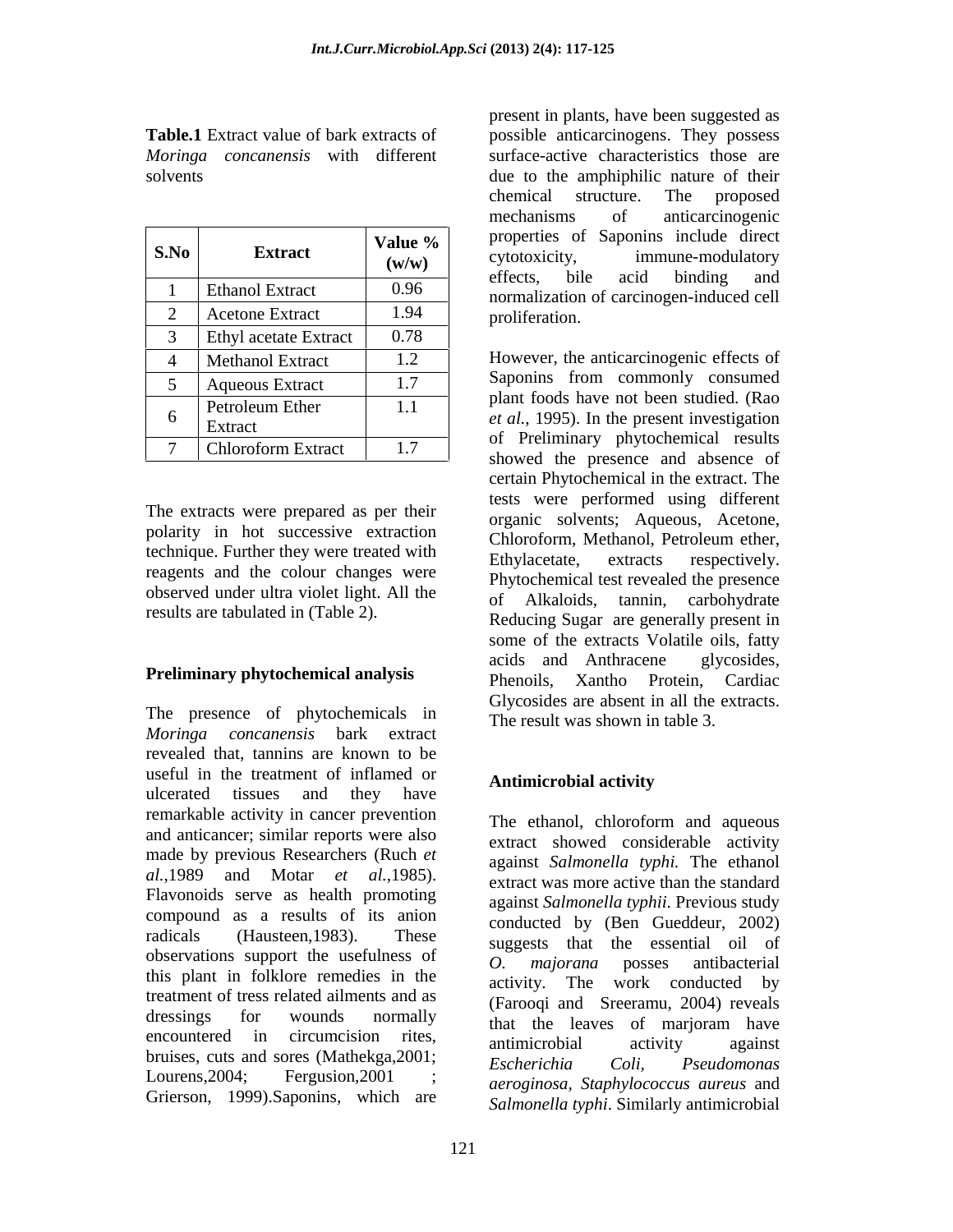activity of ethanol, chloroform and water *bulgaricus*, *Micrococcus luteus*, extract of *Marrubium vulgare*, was *Proteus vulgaris*. All the examined further assessed against, *Salmonella* extract showed varying degrees of further assessed against, *Salmonella*  extract showed varying degrees of *typhi, Staphylococcus aureus, Escherichia coli* and *Pseudomonas*  pathogens (Table 4).The antibacterial *aeruginosa*, were recorded (Al Bakri and activity of aqueous extract of *Moringa*  Afifi, 2007). In the present study the concanensis showed maximum zone of selected bacteria such *as* inhibition (9 mm) against *E.coli* showed<br>*Pseudomonas* sp., *Staphylococcus* sp., the minimum inhibitory zone (4 mm)<br>*Bacillus* sp., *Vibrio cholera, E. coli,* against *Pseudomona* sp. 8, 8, 7, activity of ethanol, chloroform and water<br>
extract of *Marrubium vulgare*, was<br> *Proteus vulgaris*. All the examined<br>
further assessed against, *Salmonella*<br>
extract showed varying degrees of<br> *typhi*, *Staphylococcus au* 

*Proteus vulgaris*. All the examined antibacterial activities against the *concanensis* showed maximum zone of inhibition (9 mm) against *E.coli* showed the minimum inhibitory zone (4 mm) against *Pseudomona* sp. 8, 8, 7, 5, 5 and 4 mm inhibition zone was observed.

| Table.2 Fluoresce<br>escent analysis of <i>Moringa concanensis</i> bark |  |
|-------------------------------------------------------------------------|--|
|                                                                         |  |

|                      |                                     |                       | <b>Ethyl Acetone</b>      |                    | <b>Acetone Extract</b> |                    | <b>Ethanolic Extract</b>  |
|----------------------|-------------------------------------|-----------------------|---------------------------|--------------------|------------------------|--------------------|---------------------------|
| $\vert$ S.No $\vert$ | <b>Chemical Test</b>                |                       | <b>Extract</b>            |                    |                        |                    |                           |
|                      |                                     | Day<br>Light          | <b>UV Light</b>           | Day<br>Light       | <b>UV Light</b>        | Day<br>Light       | <b>UV Light</b>           |
|                      | Extract+Aqueous<br>NaoH             | Brown                 | Dark<br>Green             | Dark<br>Brown      | Light<br>Brown         | Dark<br>Green      | Light<br>Brown            |
|                      | $Extract + NaoH$                    | Yellowish<br>Green    | Dark<br>Brown             | Brownish<br>Yellow | Brown                  | Brownish<br>Yellow | Yellowish<br>Brown        |
|                      | $Extract + alc-$<br>NaoH            | Brown                 | Yellowish<br><b>Brown</b> | Dark<br>Yellow     | Yellowish<br>Brown     | Yellow             | Brown                     |
|                      | $Extract + HCL$                     | Greenish<br>Brown     | Brownish<br>Green         | Brown              | Light<br>Yellow        | Dark<br>Brown      | Light<br>Brown            |
|                      | Extract $+50\%$<br>HNO <sub>3</sub> | Dark                  | Greenish                  | Dark<br>Yellow     | Yellowish              | Dark               | Light                     |
|                      | Extract $+50\%$                     | Green                 | Brown                     |                    | Brown                  | Green              | Green                     |
|                      | H <sub>2</sub> SO <sub>4</sub>      | Dark<br>Brown         | Dark<br><b>Brown</b>      | Dark<br>Brown      | Yellowish<br>Brown     | Dark<br>Yellow     | Yellowish<br>Green        |
|                      | $Extract +$<br>Methanol             | Greenish<br>Yellow    | <b>Brownish</b><br>Yellow | Light<br>Brown     | Dark<br>Brown          | Brownish<br>Yellow | Yellowish<br>Brown        |
|                      | $Extract +$<br>ammonia              | Dark<br>Brown         | <b>Brown</b>              | Dark<br>Green      | Light<br>Brown         | Dark<br>Green      | Brownish<br>Yellow        |
|                      | Extract $+I_2$<br>Solution          | Green<br><b>Brown</b> | Yellow                    | Light<br>Green     | Greenish<br>Brown      | Dark<br>Green      | Light<br>Green            |
| 10                   | $\vert$ Extract + Fecl <sub>3</sub> | Light<br>Green        | Dark<br>Green             | Light<br>Brown     | Dark<br>Brown          | Yellowish<br>Brown | <b>Brownish</b><br>Yellow |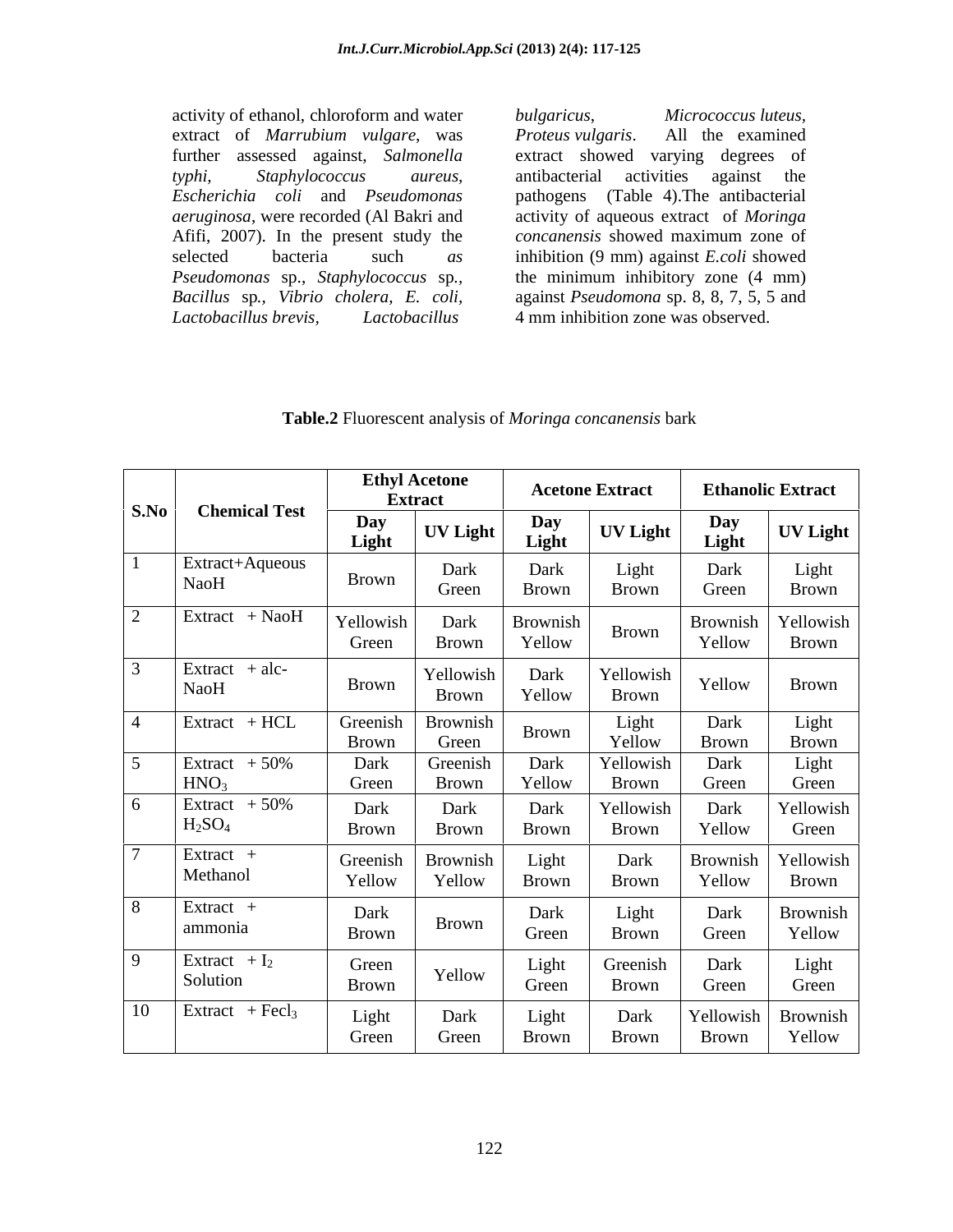| $\vert$ S.No $\vert$          | Tests                 | Aqueous<br>Extract          | Extract          | Acetone   Chloroform   Methanol  <br>Extract | Extract                   | Petrolium<br>ether<br>Extract | Ethyl<br>acetate |
|-------------------------------|-----------------------|-----------------------------|------------------|----------------------------------------------|---------------------------|-------------------------------|------------------|
|                               | Alkaloids             |                             |                  |                                              | - +                       |                               |                  |
| the control of the control of | Volatile oils         |                             |                  |                                              |                           |                               |                  |
|                               | Fatty acids           |                             |                  | <b><i><u>ALCO</u></i></b>                    | <b><i><u>ALCO</u></i></b> |                               |                  |
|                               | Emodins               |                             |                  |                                              |                           |                               |                  |
|                               | Flavonoids            | <b><i><u>Part 1</u></i></b> | - -              | <b><i><u>ALCO</u></i></b>                    |                           |                               |                  |
|                               | Steroid Terpenoids    | <b>Contract Contract</b>    | $+$              |                                              |                           |                               |                  |
|                               | Anthracene glycosides |                             | <b>Contract</b>  | <b>CONTRACTOR</b>                            |                           |                               |                  |
|                               | Phenoils              | <b>Contract Contract</b>    | $\sim$ 100 $\pm$ | $\sim$ 100 $\pm$                             | $\sim$ 100 $\sim$         |                               |                  |
|                               | Saponins              |                             |                  | <b><i><u>Participate</u></i></b>             | <b><i><u>ALCO</u></i></b> |                               |                  |
| ______<br>$\frac{10}{10}$     | <b>Tanning</b>        |                             | <u>+</u>         |                                              |                           |                               |                  |
| 11                            | Xantho Protein        |                             |                  | <b><i><u>ALCO</u></i></b>                    | - -                       |                               |                  |
|                               | 12 Carbohydrates      |                             |                  |                                              |                           |                               |                  |
| 13                            | Aminoacides           |                             |                  |                                              |                           |                               |                  |
| _____                         | 14 Reducing Sugar     | <b>Contract Contract</b>    |                  |                                              |                           |                               |                  |
| 15                            | Cardiac Glycosides    |                             |                  |                                              |                           |                               |                  |

**Table.3** Preliminary Phytochemical analysis of *Moringa concanensis* bark extracted with different solvents

*Micrococcus luteus, Lactobacillus bulgaricus, Staphylococcus* sp. *, Staphylococcus* sp*. , Lactobacillus brevis Lactobacillus brevis*, *Vibrio cholera Bacillus* sp., *Proteus vulgaris*. Zone of *Pseudomons* sp*,* zone of inhibition for aqueous extract against test bacteria test bacteria varied significantly .The varied significantly. The antibacterial antibacterial activity of chloroform activity of aqueous extract of *Moringa*  extract of *Moringa concanensis* showed *concanensis* showed no zone of no zone of inhibition against *Vibrio*  inhibition against *Bacillus* sp*.* and *Proteus vulgaris,* The antibacterial activity of, acetone extract of maximum **Antifungal activity of the** *Moringa* inhibitory zone (8 mm) against concanensis *Proteus vulgaris* 7,7,6,6,6,and 5 mm inhibition zone was observed against Anti fungi activity of the *Moringa Pseudomons* sp., *Lactobacillus brevis, Staphylococcus* sp*. ,Bacillus* sp., *Lactobacillus bulgaricus , E.coli* zone of showing activities (Table.5.) The Anti inhibition for aqueous extract against fungi activity of aqueous extract of test bacteria varied significantly. The *Moringa concanensis* showed maximum antibacterial activity of acetone aqueous extract of no inhibitory zone against A.oryzae showed the minimum *Vibrio cholera*, *Micrococcus luteus.* The inhibitory zone (4 mm) against *A. flavus* antibacterial activity of chloroform . C. albicans, 4 mm inhibition zone was extract of *Moringa concanensis* showed observed against *A.sojae* The antifungal maximum zone of inhibition (9 mm) activity of aqueous extract of *Moringa*  against *Pseudomona* sp. 7,6,6,5and 5

against *Lactobacillus brevis,* mm inhibition zone was observed against *Micrococcus luteus,* inhibition for chloroform extract against antibacterial activity of chloroform *cholera* and *E. coli.*

# *concanensis*

*concanensis* plant bark extracts was determined against selected fungi *Moringa concanensis* showed maximum zone of inhibition (6 mm) against *A.oryzae* showed the minimum ,*C. albicans,* 4 mm inhibition zone was *concanensis* showed No zone of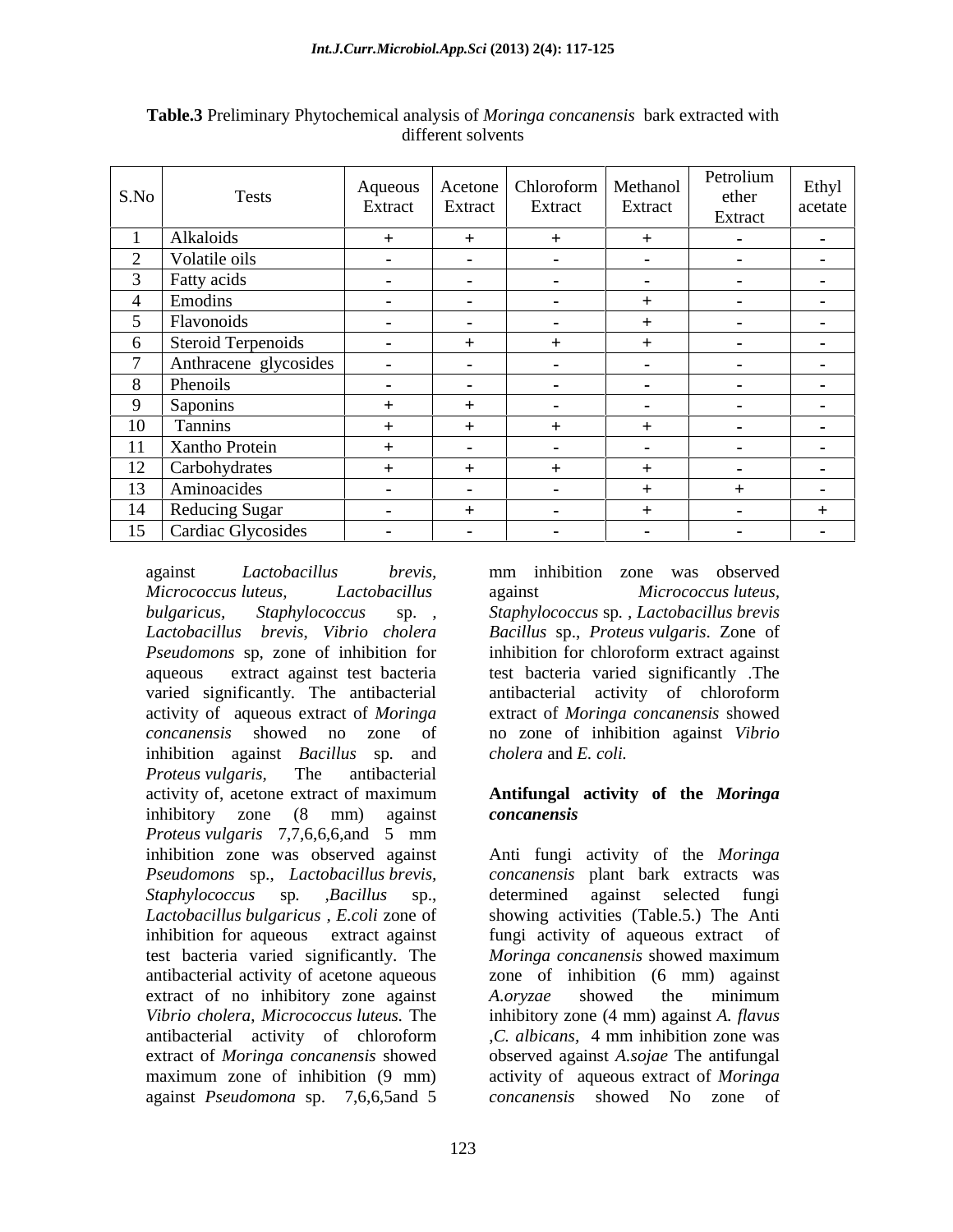inhibition against *A. niger* The Anti fungal activity of Acetone extract of zone of inhibition (6 mm) against *A*. **Increase 1** against *A*. **Increase 1** against *A*. extract of *Moringa concanensis* showed No zone of inhibition against *A. flavus* inhibition (7 mm) against *A.sojae* showed the minimum inhibitory zone (4 *flavus* The antifungi activity chloroform cholesterol levels and blood pressure. extract of *Moringa concanensis* showed inhibition against *A. niger* The Anti In the present study of emergence of hundit drag resistance to hunnar many parameterization in the translation of order and *Moringa concanensis* showed maximum inhibition is eccessar

*Moringa concanensis* showed maximum *niger* showed the minimum inhibitory antimicrobial substances from other zone (4 mm) against *A.oryzae,* 5 mm inhibition zone was observed against *C. concanensis* highly valued plant, with *albicans* The antifungal activity acetone impressive range of medicinal uses and and *A.sojae.* The anti fungal activity of its curative power, and scientific chloroform extract of *Moringa*  validation of these popular uses in *concanensis* showed maximum zone of mm) against *A. niger ,A.oryzae* 5 mm inhibition zone was observed against *A.*  diabetes and skin tumours and to reduce multi drug resistance to human pathogenic infection it has become very necessary to search for new antimicrobial substances from other sources such as plants. In *Moringa*  high nutritional value. A plethora of traditional medicine references attest to developing to support to at least some of the claims *Moringa concanensis* preparation known to have antibiotic menstrual pain, constipation, jaundice, cholesterol levels and blood pressure.

|      | <b>Organisms</b>         | Zone of inhibition (mm) |                        |                              |  |  |  |
|------|--------------------------|-------------------------|------------------------|------------------------------|--|--|--|
| S.No |                          | <b>Aqueous Extract</b>  | <b>Acetone Extract</b> | Chloroform<br><b>Extract</b> |  |  |  |
|      | Pseudomona sp            |                         |                        |                              |  |  |  |
|      | Staphylococcus sp        |                         |                        |                              |  |  |  |
|      | <b>Bacillus</b> sp       |                         |                        |                              |  |  |  |
|      | Vibrio cholera           |                         |                        | $\sim$ $\sim$                |  |  |  |
|      | E.coli                   |                         |                        | $\sim$ $\sim$                |  |  |  |
|      | Lactobacillus brevis     |                         |                        |                              |  |  |  |
|      | Lactobacillus bulgaricus |                         |                        |                              |  |  |  |
|      | Micrococcus luteus       |                         |                        |                              |  |  |  |
|      | Proteus vulgaris         |                         |                        |                              |  |  |  |

### **Table.4** Antibacterial Activity of *Moringa concanensis* bark

| $\sim$ S.No | <b>Organisms</b> | Zone of inhibition (mm) |                        |                           |  |  |  |  |
|-------------|------------------|-------------------------|------------------------|---------------------------|--|--|--|--|
|             |                  | <b>Aqueous Extract</b>  | <b>Acetone Extract</b> | <b>Chloroform Extract</b> |  |  |  |  |
|             | A. †lavus        |                         |                        |                           |  |  |  |  |
|             | A. niger         |                         |                        |                           |  |  |  |  |
|             | C. albicans      |                         |                        |                           |  |  |  |  |
|             | A.oryzae         |                         |                        |                           |  |  |  |  |
|             | A.sojae          |                         |                        |                           |  |  |  |  |